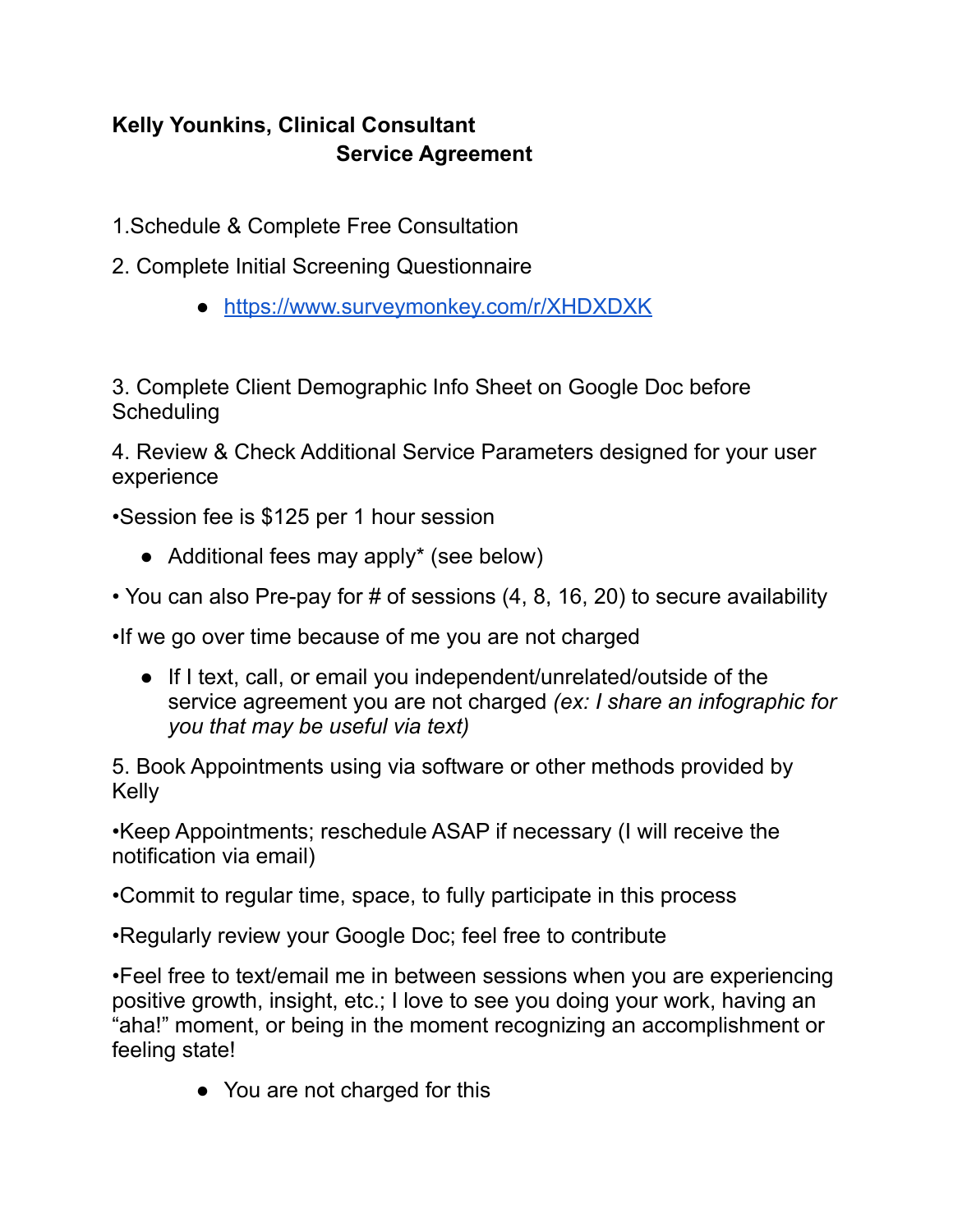• Please expect some delay in response (I have 3 small children; evening times are especially vulnerable to delay in response between 5-9pm)

•You are welcome to text/email areas of focus for upcoming sessions at any time leading up to your session

- You are not charged for this; in fact, it is welcomed, as it helps me prepare how to best help you make the most of your session!
- I can be flexible in schedule/method when able, so if something comes up just ask! If I can accommodate you I certainly will!
- Complete our progress survey throughout the course of your sessions
- <https://www.surveymonkey.com/r/MTP65ZP>

\*Additional Fees that may apply

- 1. Travel Time fee (for an in person consultation, session, or event)
- 2. Mileage (for onsite event, session, consultation)
- 3. Research (Beyond 30 minutes of research for a referral, particular issue, resource, providing citations for Evidence Based Recommendations. You will not be charged without your agreement.)
- 4. Additional support (via phone, text, email in between sessions beyond 4 informal contacts- depends on the nature, context, content, and depth of support needed)
- 5. Personalized Curated Worksheet
- 6. Others that may not be listed that both parties agree upon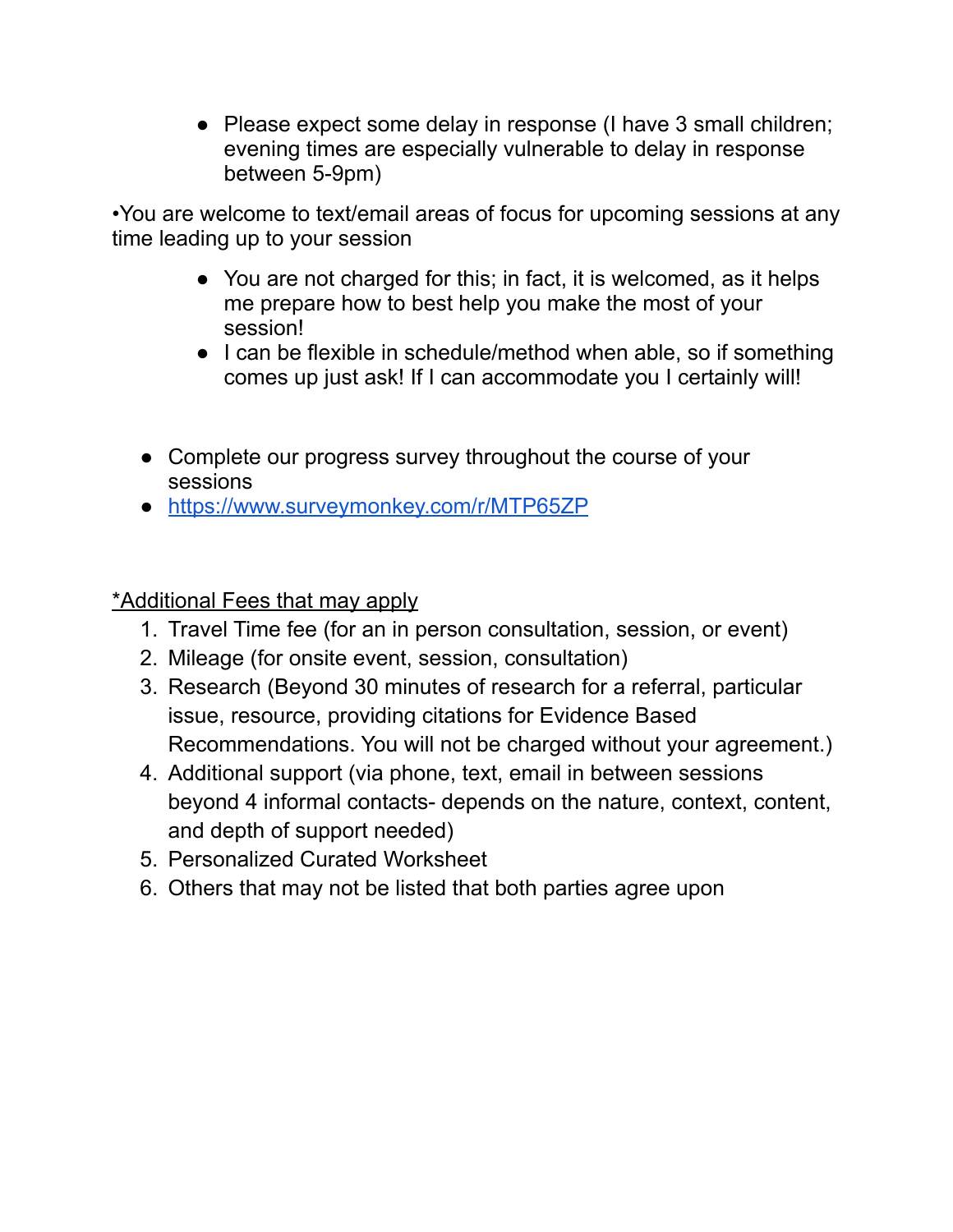### **Service Agreement Behavioral Expectations**

## Basic Identifying Info to authenticate

- Must complete basic Client Demo info for in case of emergency
- Initial Consultation can be audio
- First 2 Sessions must be in Video Format (authentication of user)
- Additional Sessions are negotiable for video; video preferred for first 4-6 sessions

*Download/Print Service Agreement form for your record: Can be physically mailed if needed Will be stored in 2 step physical contained*

#### Platforms Used:

- Facetime
- Phone
- Zoom

### Privacy Parameters

- No other users on call
- No other users on call unless documented written consent prior to session with clear purpose of inclusion
- Sessions executed in private location (no other physically present listening people nearby or on electronic device near client; if you choose to take calls in non-secure location you are choosing to reduce anonymity)
- I do not take calls in the presence of others without your expressed permission